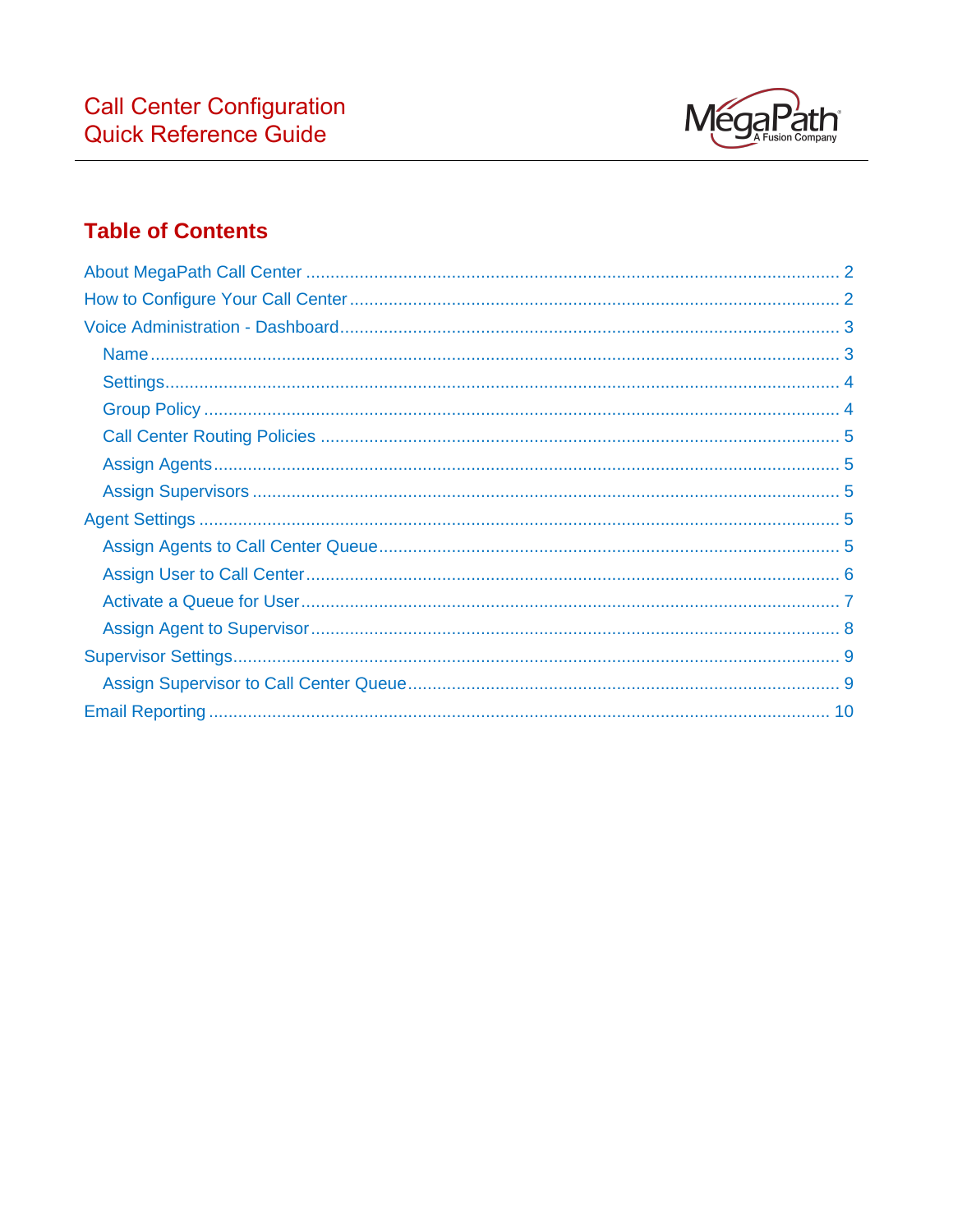

## <span id="page-1-0"></span>**About MegaPath Call Center**

MegaPath Call Center provides simple and scalable call queuing to meet the needs of your business. Agents can conference in other agents and escalate calls to supervisors. Supervisors can monitor queues and agents via a real-time dashboard, receive daily queue activity reports via email, and pull real-time call center statistics.

## <span id="page-1-1"></span>**How to Configure Your Call Center**

- 1. Log in to the MegaPath Customer Portal [\(https://my.megapath.com\)](https://my.megapath.com/)
- 2. Select **Voice** under Services
- 3. Select **Manage Now** (Voice Administration)

There are two options for configuring your Call Center:

- 1. **Dashboard** (for high-level/frequent configurations)
- 2. **Group Services** (for detailed configurations)

#### **Call Center Console**

Some configurations are made in the Call Center Console. To access your Call Center Console:

- 1. Log in to the Voice Manager
- 2. Click **Software**
- 3. Click **Call Center Client** (launches the client)
- 4. Sign in to the Call Center Client using your Voice Manager credentials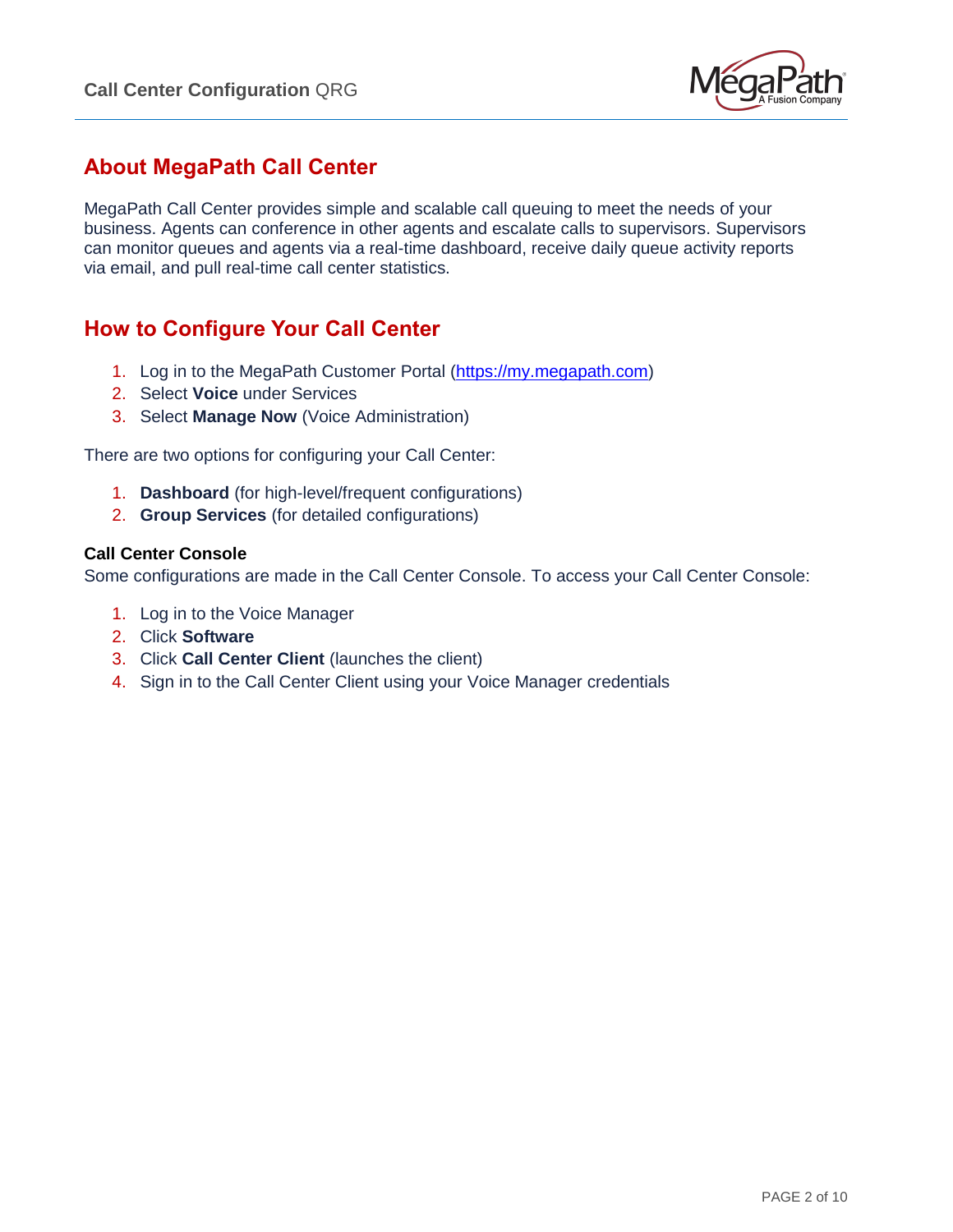

## <span id="page-2-0"></span>**Voice Administration - Dashboard**

To access the Dashboard, from the Enterprise profile page select the **(grp\_)** group from the **Group** dropdown. The following can be configured from the Dashboard:

- **› Name**
- **› Settings**

| <b>Name</b>             | #                  | Settings |  |
|-------------------------|--------------------|----------|--|
| <b>Herndon CC1</b>      | 7034292785 (x2785) | ۰        |  |
| <b>Herndon CC2</b>      | 7034292786 (x2786) | ۰        |  |
| Seattle CC Queue        | 2065084519 (x4519) | ۰        |  |
| <b>VCT Lab CC Queue</b> | 2065084533 (x4533) | ۰        |  |

<span id="page-2-1"></span>Call Center section (Dashboard)

#### **Name**

The name consists of the Name, CLID First and Last Name. To modify this information, enter the new information and click Save.

| Call Centers            |   |                 |  |
|-------------------------|---|-----------------|--|
| $11 -$                  | # | <b>Settings</b> |  |
| <b>Herndon CC1</b>      |   | ٠               |  |
| <b>Name</b>             |   |                 |  |
| Name:                   |   |                 |  |
| Herndon CC1             |   |                 |  |
| <b>CLID First Name:</b> |   |                 |  |
| Call Center             |   |                 |  |
| <b>CLID Last Name:</b>  |   |                 |  |
| Queue                   |   |                 |  |
| Cancel<br>Save          |   |                 |  |
|                         |   |                 |  |

Call Center Name page (Dashboard)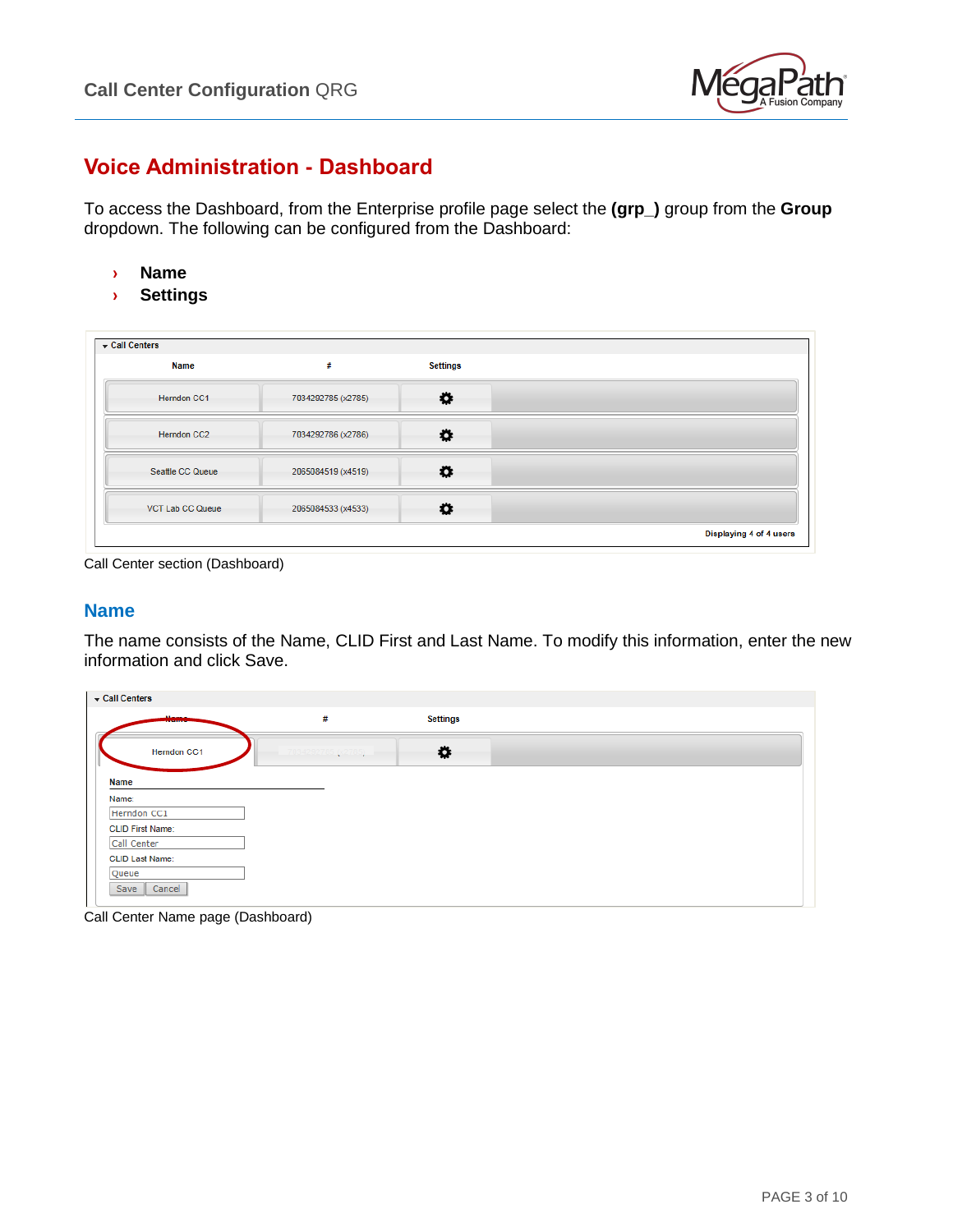

### <span id="page-3-0"></span>**Settings**

The following settings are available from the Dashboard:

- **›** Group Policy
- **›** Call Center Routing Policies
- **›** Agent assignment
- **›** Supervisor assignment

| <b>Herndon CC1</b>                                                                                     | 7034292785 (x2785)                          | $\bullet$                                                                                                                                                                                                             |
|--------------------------------------------------------------------------------------------------------|---------------------------------------------|-----------------------------------------------------------------------------------------------------------------------------------------------------------------------------------------------------------------------|
| <b>Group Policy</b><br>$\bigcirc$ Circular<br>$\bigcirc$ Regular<br>◯ Simultaneous<br><b>O</b> Uniform | ◯ Weighted Call Distribution [Edit]         | <b>Call Center Routing Policies</b><br><b>Overflow Action:</b><br>Enable overflow after calls wait 30<br>seconds<br><b>OPerform busy treatment</b><br>Transfer to phone number:<br>Play ringing until caller hangs up |
| Agents                                                                                                 | <b>Available Users</b>                      | <b>Assigned Users</b>                                                                                                                                                                                                 |
|                                                                                                        | ina (206508453<br>Navne, Bruce (2065084521) | latl1, Herndon CC Agent (70342<br>UC, Herndon CC Agent Natl (703<br>$Add$ ><br>< Remove<br>$Add All$ >><br><< Remove All<br>Move Up<br>Move Down                                                                      |
| <b>Supervisors</b>                                                                                     |                                             |                                                                                                                                                                                                                       |
|                                                                                                        | <b>Available Supervisors</b>                | <b>Assigned Supervisors</b>                                                                                                                                                                                           |
|                                                                                                        |                                             | Herndon<br>$Add$ ><br>$<$ Remove<br>$Add All$ >><br><< Remove All                                                                                                                                                     |
| Cancel<br>Save                                                                                         |                                             | <b>Detailed Settings</b>                                                                                                                                                                                              |

<span id="page-3-1"></span>Call Center Settings page (Dashboard)

## **Group Policy**

The Group Policy is the type of policy you wish to apply to your incoming calls.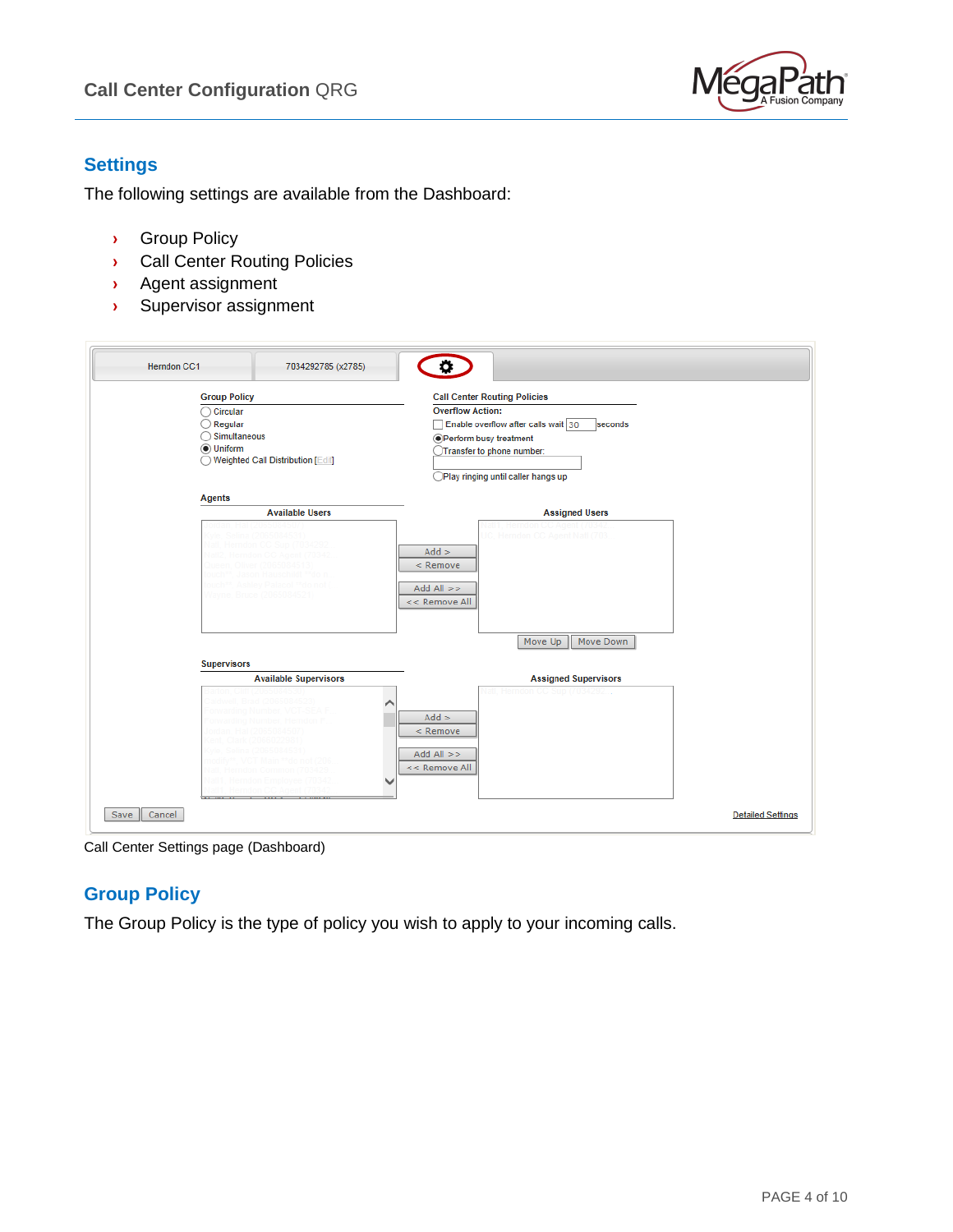

#### **Group Policy Definitions**

- **› Circular:** Incoming calls hunt through agents in the order they appear in the list, starting with the agent following the last agent to receive a call. When the search reaches the end of the list, it loops back to the top and continues until it has tried all agents.
- **› Regular:** Incoming calls hunt through agents in the order they appear in the list, starting from the top each time.
- **› Simultaneous:** Incoming calls alert all agents at the same time. The first agent to answer handles the call.
- **› Uniform:** Incoming calls hunt through all agents in order, starting with the agent who has been idle the longest and ending with the agent who most recently answered a call.
- **› Weighted Call Distribution:** Incoming calls are assigned to idle agents based on percentages you assign on the Hunt Group's Profile – Weighted Call Distribution page.

#### <span id="page-4-0"></span>**Call Center Routing Policies**

The Call Center Routing Policies consists of Overflow actions such as enable overflow after a configurable number of rings, perform busy treatment, transfer to another phone number, or play ringing until the caller hangs up.

### <span id="page-4-1"></span>**Assign Agents**

<span id="page-4-2"></span>Assign Agents to Call Center. See configuration below.

### **Assign Supervisors**

Assign Supervisors to Call Center. See configuration below.

## <span id="page-4-3"></span>**Agent Settings**

<span id="page-4-4"></span>**Assign Agents to Call Center Queue** (Voice Administration>Dashboard Settings or Group Services tab>Call Center Profile)

To assign Agents, select from the **Available Users**, and use the **Add >**, **Add All >>** buttons as desired to move Available Users to Assigned Users.

To remove Agents from Assigned Users, use the **< Remove**, **<< Remove All** buttons as desired to remove Assigned Users to Available Users.

You can also move Assigned Agents up and down in the Queue using the **Move Up** and **Move Down** buttons.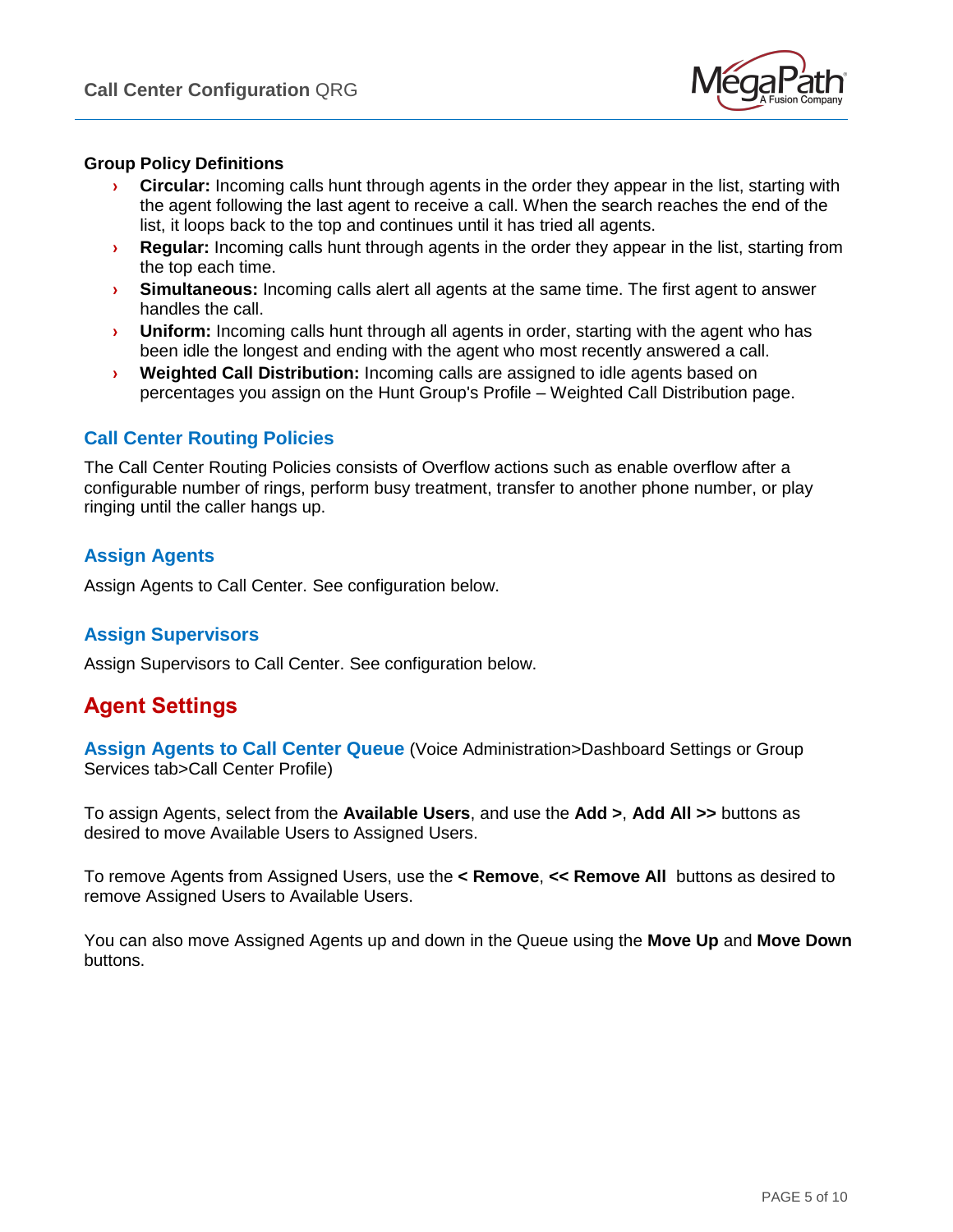

| <b>Available Users</b> | <b>Assigned Users</b>                                   |
|------------------------|---------------------------------------------------------|
|                        | $Add$ ><br>$<$ Remove<br>$Add All \gg$<br><< Remove All |

Assign Agents to Call Center

**Note:** Individual **User** settings must be updated for each **User** added. Follow these steps to manage Call Center Users.

<span id="page-5-0"></span>**Assign User to Call Center** (Voice Administration>User>Calling Features>Call Control>Call Center Agent)

- 1. In the **User** dropdown, select the desired **Call Center User**.
- 2. On the **Calling Features** tab, locate the **Call Control** section. You can select Call Control from the Service type dropdown.
- 3. Locate **Call Center Agent** and click the **View Call Centers** button.
- 4. Select the **Join** checkbox next to the desired Call Center(s) the User will be a part of.

**Note**: this joins the User to the Call Center, but does not sign them in.

- 5. Click the **Save** button at the bottom of the page.
- 6. Scroll back to **Call Center Agent**, and on the **ACD State** dropdown, select the desired status: *Sign-In, Sign-Out, Available, Unavailable, Wrap-Up.*

**Note**: you can also set general Call Center settings for the agent by clicking **Edit**.

7. Click **Save**.

| Call Center - Agent | Call Center Type:<br>Edit<br><b>Hide Call Centers</b><br>ACD State: Sign-Out<br><b>Standard</b> |             |
|---------------------|-------------------------------------------------------------------------------------------------|-------------|
|                     | <b>Call Center ID Phone Number Extension</b><br>Join                                            | Sign-In     |
|                     |                                                                                                 | Sign-Out    |
|                     | cc 6757039<br>1000<br>✔<br>2065990010                                                           | Available   |
|                     |                                                                                                 | Unavailable |
|                     |                                                                                                 | Wrap-Up     |

Assign User to Call Center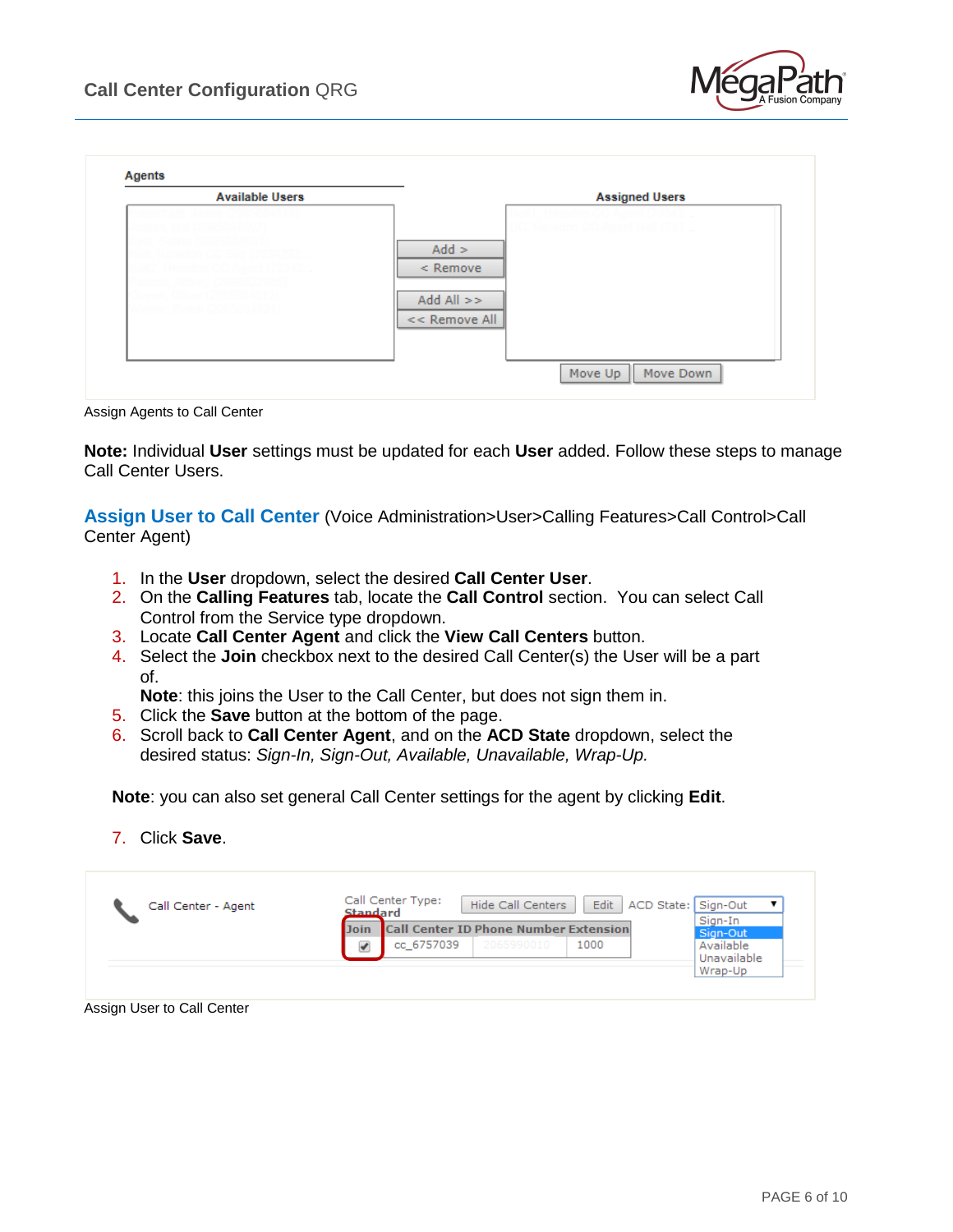

<span id="page-6-0"></span>**Activate a Queue for User** (Voice Manager>Call Center Console>Settings>Application)

- 1. Log in to the Voice Manager
- 2. Click **Software**
- 3. Click **Call Center Client** to launch the application
- 4. Login with the same credentials as the Voice Manager
- 5. Click **Settings**
- 6. Click the **Application** tab
- 7. Select the desired **Queue**

| <b>MP</b>             | <b>Voice Manager</b>                                              |                         |
|-----------------------|-------------------------------------------------------------------|-------------------------|
| Inbound call handling |                                                                   |                         |
| In the office         |                                                                   |                         |
| Current location      |                                                                   |                         |
| My desk phone         |                                                                   |                         |
| Make call<br>Software | $\overline{\mathbf{a}}$<br>Messages<br><b>Settings</b><br>Log out | 20<br>Call logs<br>Help |

Voice Manager Menu page

| MP<br><b>Software</b>                |                                                                                     |
|--------------------------------------|-------------------------------------------------------------------------------------|
| Other software<br>Call Center Client | e                                                                                   |
|                                      | User ID<br>Password<br>Stay signed in<br>Sign in<br>Show options Bookmark this page |
|                                      | $000 \text{ MénaPath}$ i call contact                                               |
| Call Center Client Sign In           |                                                                                     |

PAGE 7 of 10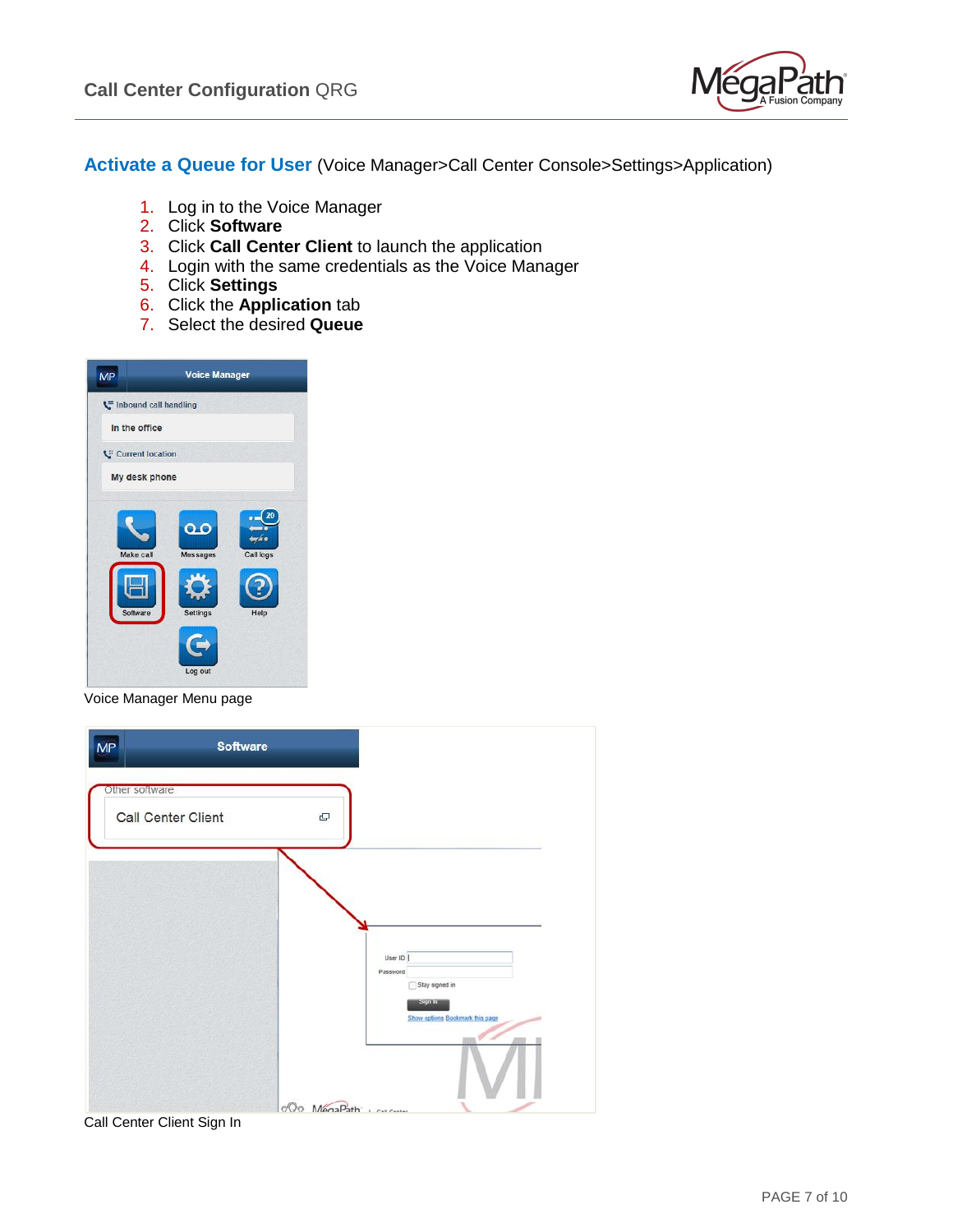

| MegaPath<br>Call Center                               |                                              | Help Sign Out<br><b>Dashboard</b><br>Settings<br>Available v Hal Jordan |
|-------------------------------------------------------|----------------------------------------------|-------------------------------------------------------------------------|
|                                                       |                                              |                                                                         |
| <b>CALL CONSOLE</b>                                   | $\hat{\mathbb{E}}$<br><b>CONTACTS</b><br>的影片 | $\overline{\mathbb{H}}$<br>쉌<br>QUEUED CALLS<br>Ył<br>Ył                |
| <b>Enter Number</b><br>[ဒ]<br>Ę                       | <b>SEARCH</b><br>Redial                      | ×                                                                       |
|                                                       | <b>ENTERPRISE</b>                            | $\boldsymbol{\mathsf{x}}$                                               |
| No items to show                                      | <b>PERSONAL</b>                              | / x                                                                     |
| <b>Call Center Console</b>                            |                                              |                                                                         |
|                                                       |                                              |                                                                         |
|                                                       |                                              | Dashboard   « Back To Application   Help   Sign Out                     |
| MégaPath<br>Call Center                               |                                              | Available $\overline{\mathbb{R}}$ Hal Jordan                            |
| Application<br>General<br><b>Services</b><br>Plug-ins | About<br>Messaging<br>Report                 |                                                                         |

Call Center Settings - Application

<span id="page-7-0"></span>**Assign Agent to Supervisor** (Voice Administration>User>Calling Features>Call Control>Call Center Supervisor)

Before you begin, verify the following:

**›** A Supervisor is assigned to a **Call Center Queue** (see below).

Once the step above is complete, follow the steps below:

1. In the **User** dropdown, select the desired **Call Center Supervisor**.

| Welcome                                                              |       |                                                     |        |
|----------------------------------------------------------------------|-------|-----------------------------------------------------|--------|
| Enterprise                                                           | Group | User                                                | Search |
| MegaPath Demo Account for Cloud Services (ent_156447) > All Groups   |       | $\vee$ * Monteleone, $ zz $<br>Natl, Herndon CC Sup |        |
| <b>Enterprise Profile Enterprise Directory Call Center Utilities</b> |       | Natl. Herndon Common<br>Natl1, Herndon CC Agent     |        |

- 2. From the **Calling Features** Tab, locate the **Call Control** section. (Select Call Control from the Service type dropdown.)
- 3. In the **Call Control** section, find **Call Center Supervisor** and click the **View Call Centers** button.



4. Click the **Edit** button next to desired **Call Center** (where the *Agent* and *Supervisor* are assigned).

| <b>Hide Call Centers</b> |                               |      |          |  |
|--------------------------|-------------------------------|------|----------|--|
| <b>Call Center ID</b>    | <b>Phone Number Extension</b> |      | Type     |  |
| cc 7085672               |                               | 2785 | Standard |  |
| cc 7085675               |                               | 2786 | Standard |  |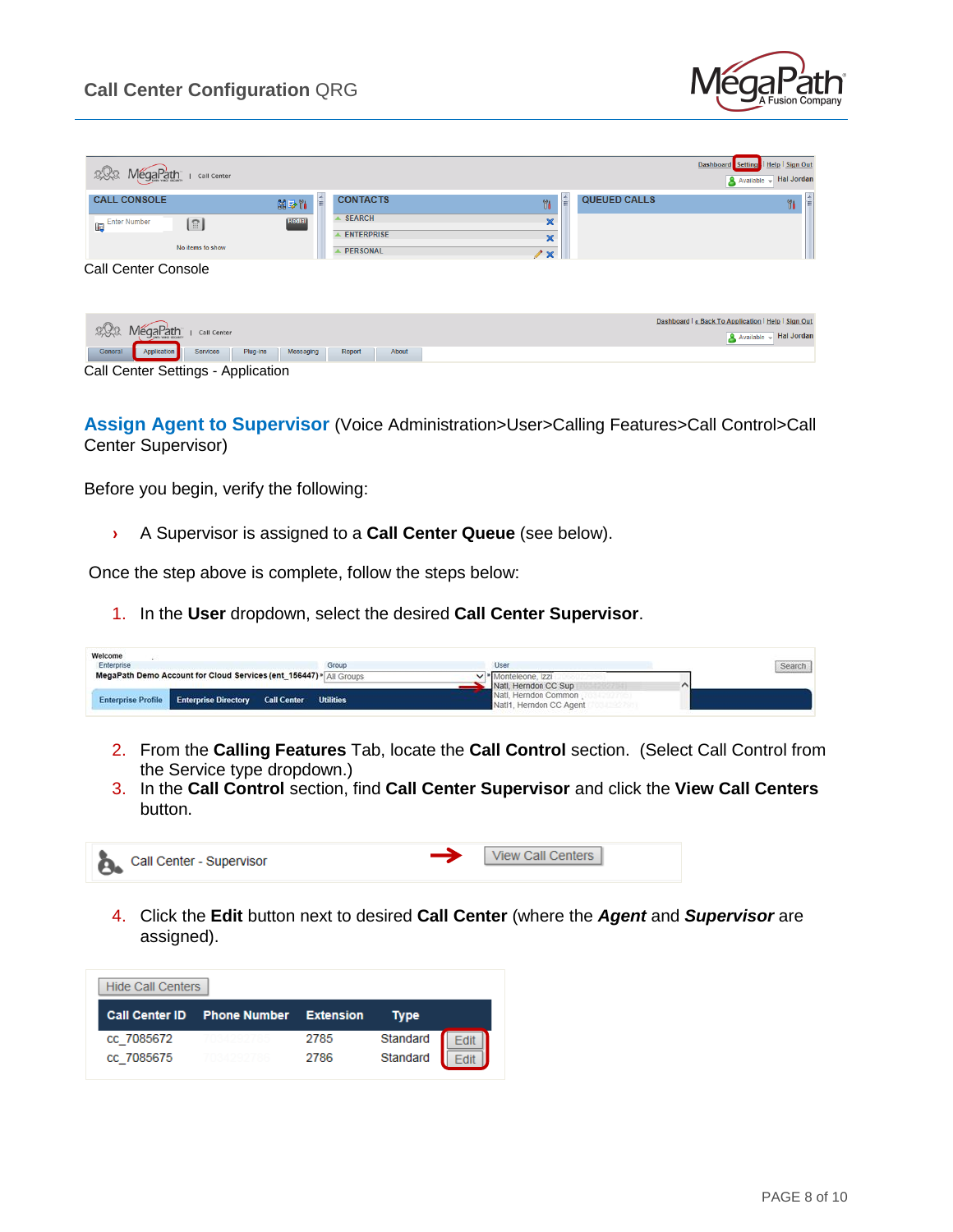

Make changes as desired:

- a. **Add**: Select an **Available Agent** and click the **Add > or Add All >>** Button to be moved to the **Supervised Agents** column. In this example this step is complete.
- b. **Remove**: Select a **Supervised Agent** and click the **< Remove or << Remove All** Button to be removed from Supervised Agents back to Available Agents.

| <b>Call Center - Supervisor</b> |                                                                                                                | $36\,$        |
|---------------------------------|----------------------------------------------------------------------------------------------------------------|---------------|
| <b>Available Agents</b>         | <b>Supervised Agents</b>                                                                                       |               |
|                                 | Natl1, Herndon CC Agent<br>UC, Herndon CC Agent Natl 7<br>$Add$ ><br>< Remove<br>$Add All$ >><br><< Remove All | $\checkmark$  |
|                                 |                                                                                                                | $\rightarrow$ |
|                                 | Save<br>Cancel<br>                                                                                             |               |

**Note:** if you do not see the agent, they are not assigned to this queue. See notes above.

5. Click **Save**

## <span id="page-8-0"></span>**Supervisor Settings**

<span id="page-8-1"></span>**Assign Supervisor to Call Center Queue** (Voice Administration>Dashboard Settings or Group Services tab>Call Center Profile)

To assign Supervisors to a Call Center, select from the Available Supervisors, and use the **Add >**, **Add All >>** buttons as desired to move Available Supervisos to Assigned Supervisors.

To remove Supervisors from Assigned Supervisors, use the **< Remove**, **<< Remove All buttons** as desired to remove Assigned Supervisors to Available Supervisors.



Assign Supervisor to Call Center Queue